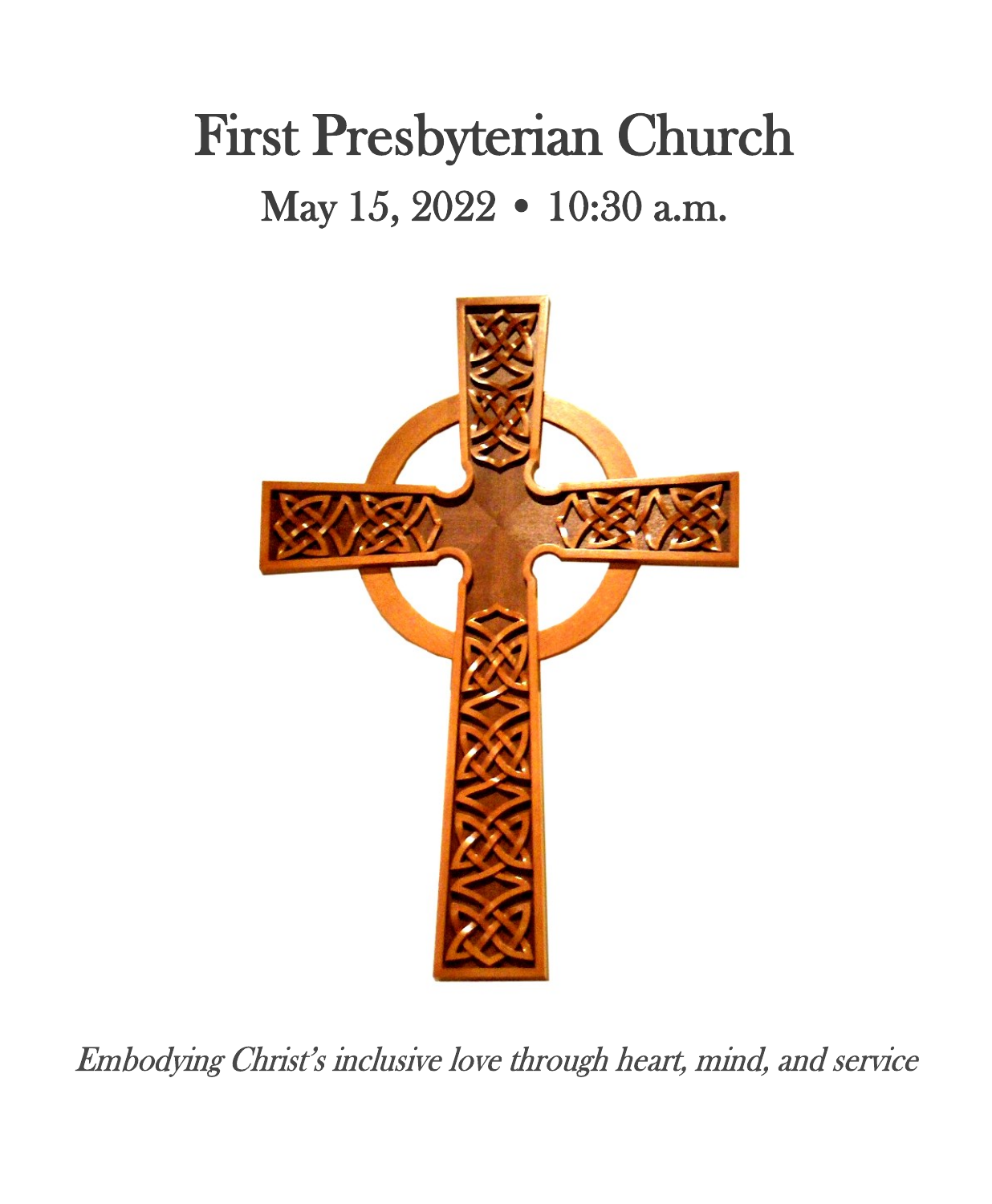# **FIRST PRESBYTERIAN CHURCH Oak Ridge, Tennessee**

# *A Congregation of the Presbyterian Church (U.S.A.)*

## **May 15, 2022** *Fifth Sunday of Easter*

*\*Please stand, in body or in spirit. Text printed in bold italics to be read in unison.*

## **Prelude**

## **Welcome**

#### **\*Call to Worship**

Praise the Lord!

Praise God from the heavens—sun and moon, stars and angels.

*Praise God from the earth—mountains and meadows, fruit trees and flying birds.* Praise God, all peoples in all corners of the world.

## *Let all of them praise the name of the Lord.*

For God's name stands alone, above all others.

## *God's glory towers over earth and heaven.*

Let everything and everyone join together to worship God! *Praise the Lord!*

**\*Hymn 19** *God of Great and God of Small* 

# \***Call to Confession**

## **\*Prayer of Confession**

*Surprising God, you are always doing a new thing. Yet, we confess that we are quick to shut windows against your breeze of change and new thoughts. We draw curtains to keep from seeing people who are different or in need. We lock doors to keep world and community concerns at bay. Have mercy on us, we pray. Break through the insulation of our hearts, so that your Spirit can flow freely in us, through us, and among us, for the sake of our risen Lord. Amen.*

## \***Assurance of Forgiveness**

## \***The Peace of Christ**

Since God has forgiven us in Christ, let us forgive one another. The peace of the Lord Jesus Christ be with you all. *And also with you***.** Let us share the peace of Christ with one another.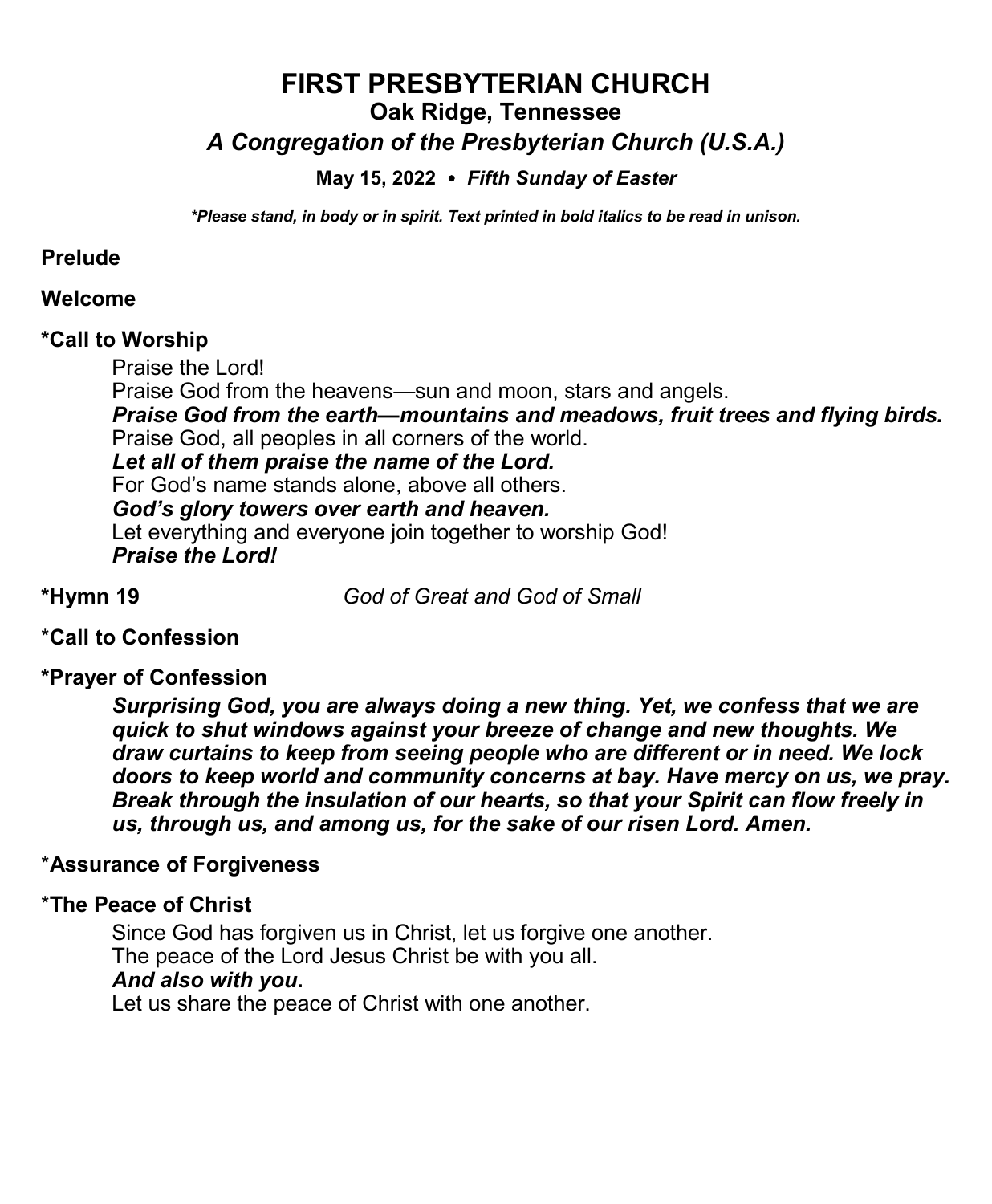**\*Sung Response** *The Steadfast Love of the Lord Glory to God,* 59

*The steadfast love of the Lord never ceases; God's mercies never come to an end. They are new every morning, new every morning; Great is your faithfulness, O Lord, great is your faithfulness.*

**Time with the Children**

| <b>Anthem</b>             | Let All Creation's Wonders (Psalm 148) |                      |
|---------------------------|----------------------------------------|----------------------|
| <b>Scripture Readings</b> | Acts 11:1-18                           |                      |
| <b>Sermon</b>             | <b>Our Invisible Fences</b>            | <b>Sharon Youngs</b> |

**\*Affirmation of Faith** (*adapted by members of FPC*)

*We believe in God, the Father Almighty, and in Jesus Christ, his Son, our Lord, and in the Holy Spirit. We seek to know God's will, to walk in God's ways, and to proclaim the Gospel to all people, by our lives as well as by our words. We work and pray for the progress of knowledge, the promotion of justice, the reign of peace, and the realization of human unity in our time. And we look with faith for the triumph of righteousness in our community and in our world. Amen.*

**Call to Prayer** (first time choir, second time, all) *Glory to God, 240 Alleluia, alleluia! Give thanks to the risen Lord. Alleluia, alleluia! Give praise to his name.*

**Prayers of the People with The Lord's Prayer** (*ecumenical*)

*Our Father in heaven, hallowed be your name, your kingdom come, your will be done, on earth as in heaven. Give us today our daily bread. Forgive us our sins as we forgive those who sin against us. Save us from the time of trial and deliver us from evil. For the kingdom, the power, and the glory are yours now and forever. Amen.*

**\*Hymn 316** *Where Charity and Love Prevail*

**\*Charge and Blessing**

**\*Sung Response** *Irish Blessing* 

*May the road rise to meet you, may the wind blow at your back, May the sun shine warmly on your face. May the rain fall softly on your field, And until we meet again, until we meet again, May God hold you in the palm of his hand. Amen.*

**Postlude**